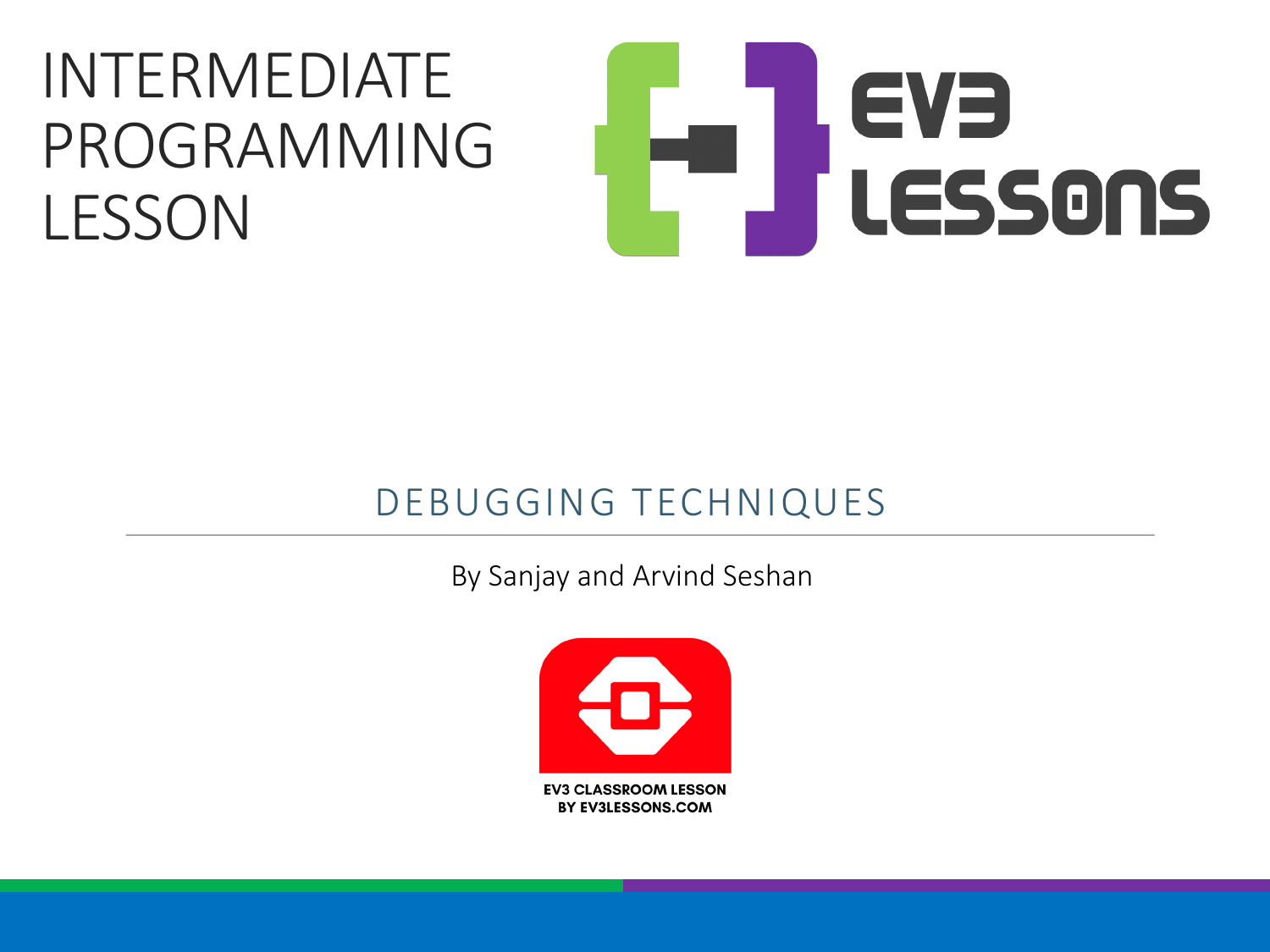#### Lesson Objectives

- 1) Learn the importance of debugging
- 2) Learn some techniques for debugging your code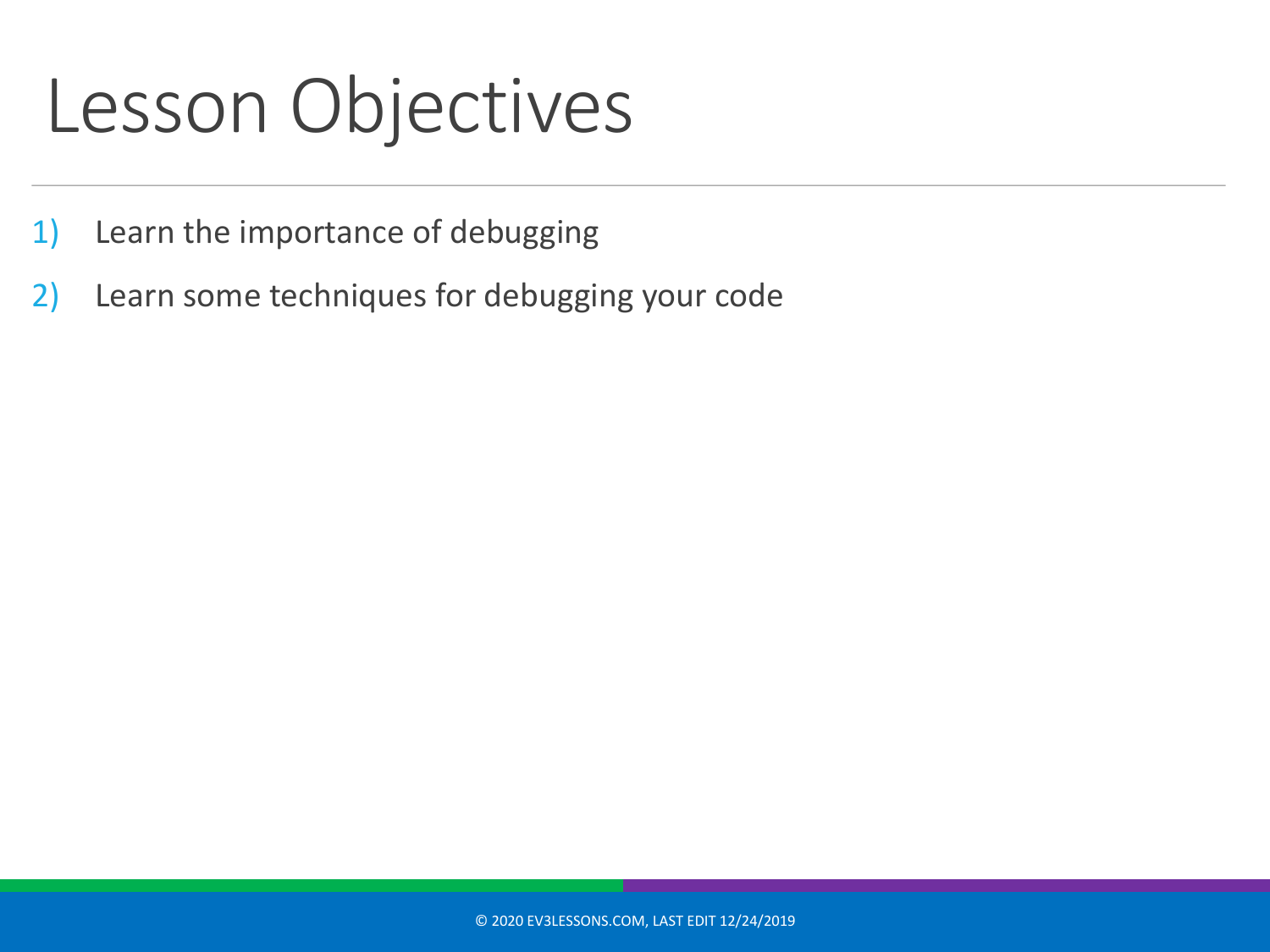## Why Debug?

Debugging is a useful strategy to figure out where in your program something is going wrong or what went wrong

Once your code starts to become long or complicated (e.g. using sensors), it can become hard to figure out where in the program you are

The following slides show you some ways of knowing where you are in your program or knowing what values your sensors see

You will see that these techniques can be VERY USEFUL to any programmer.

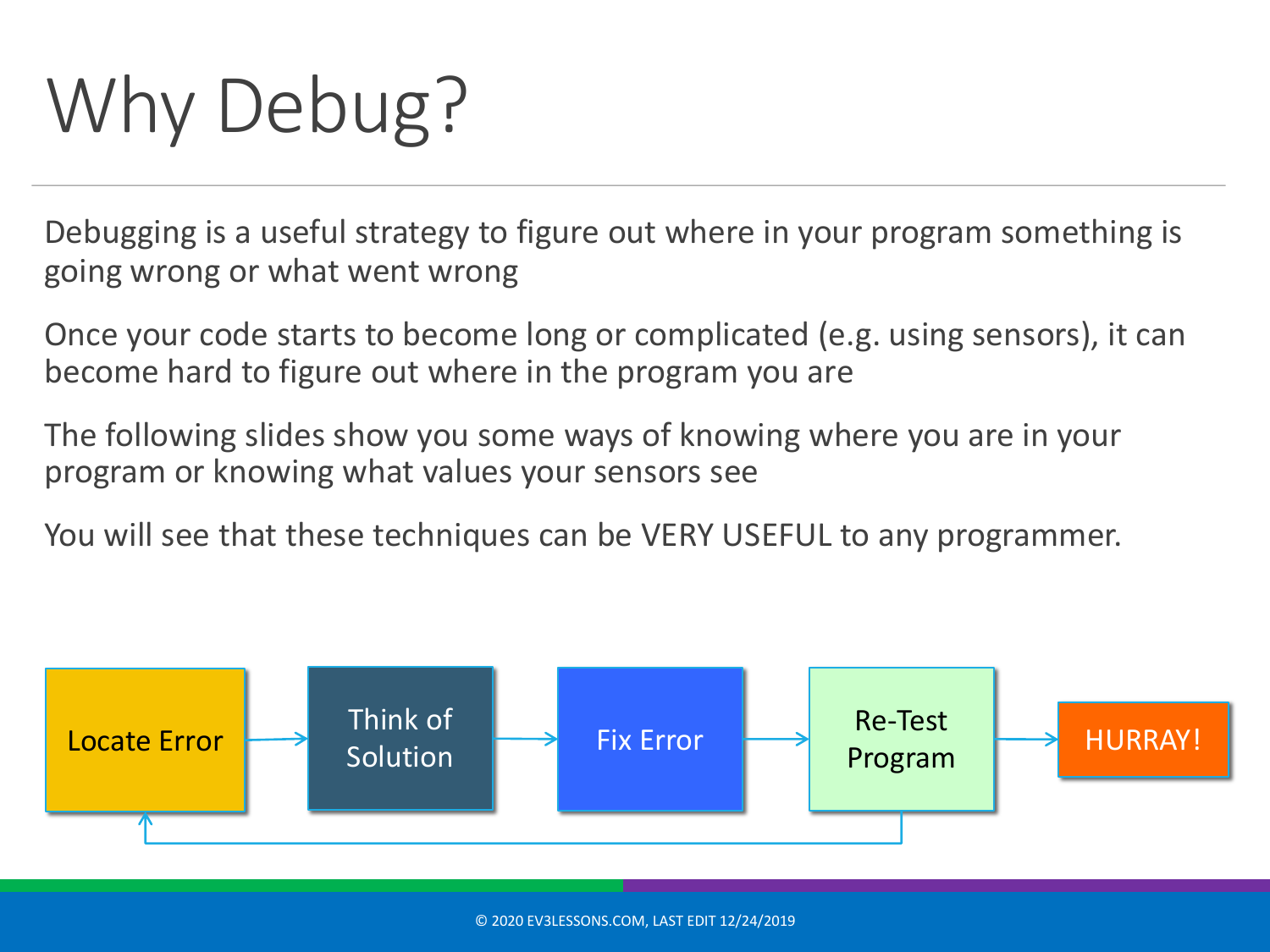### Different Techniques

#### Play Selected vs. Button Press

- Very similar techniques
- Lets you try out smaller portions of code
- Play Selected requires bluetooth
- Button Press requires some care so you don't jostle the robot when pressing the button
- *EV3 Classroom does not have a Play Selected Mode.*

#### Light, Sound and Display

- Very similar techniques
- Light and Sound are used in the same way
- Teams enjoy the sound more and it is easier to identify sometimes
- Display Block comes in handy for knowing what block is played if your robot gets stuck and if you want to see the sensor values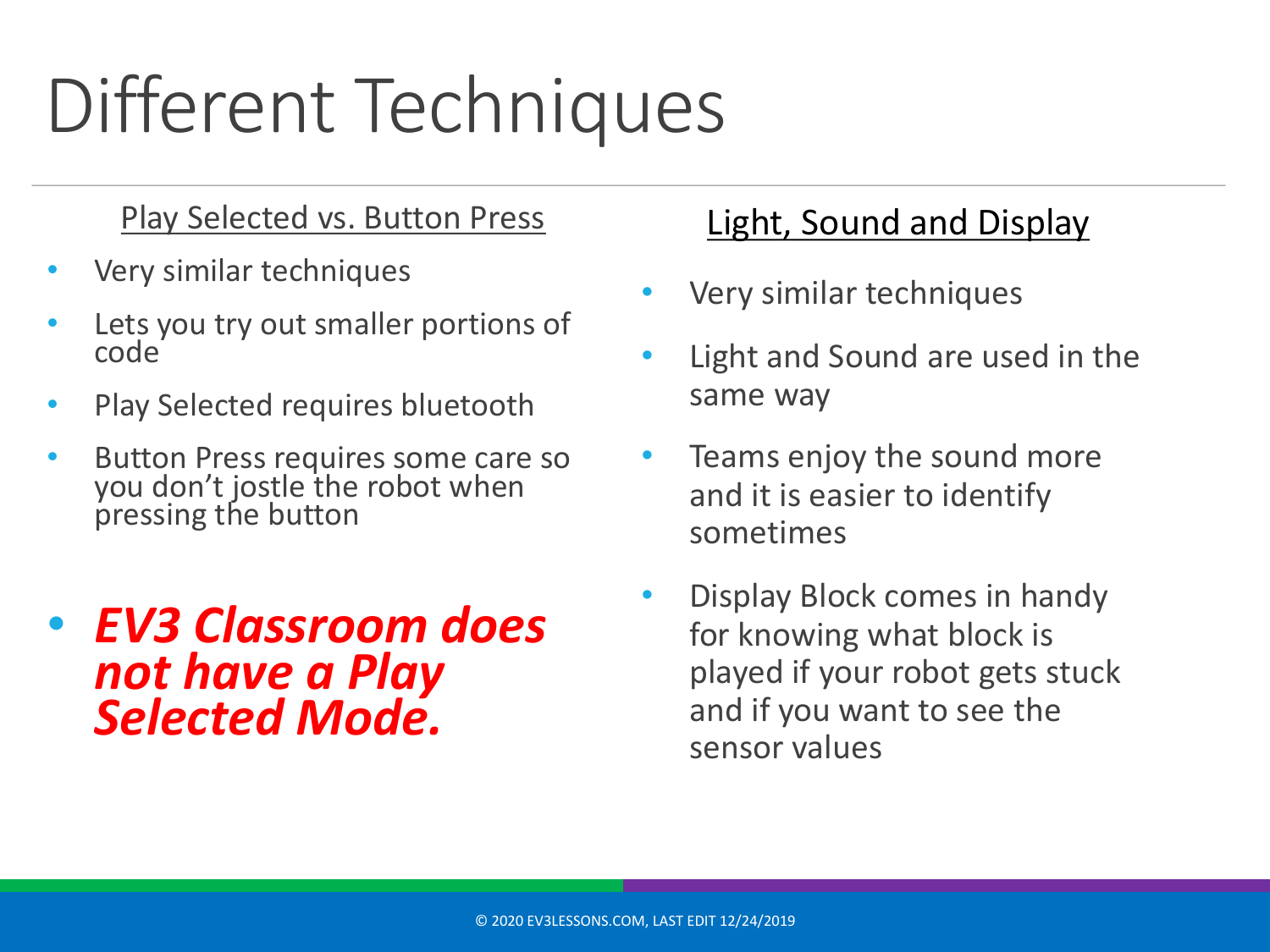#### Wait For Button Press

- To place a Wait for Button Press block in your program, place a wait block into your program
- Go to the Sensor Tab and select the Wait for Button block. Choose which button needs to be pressed to continue the program
- Place these wait for button presses every block or two close to where the robot is not working correctly
- This can help you pinpoint which block is causing the robot to fail
- The robot will stop and "wait for you to press the button"

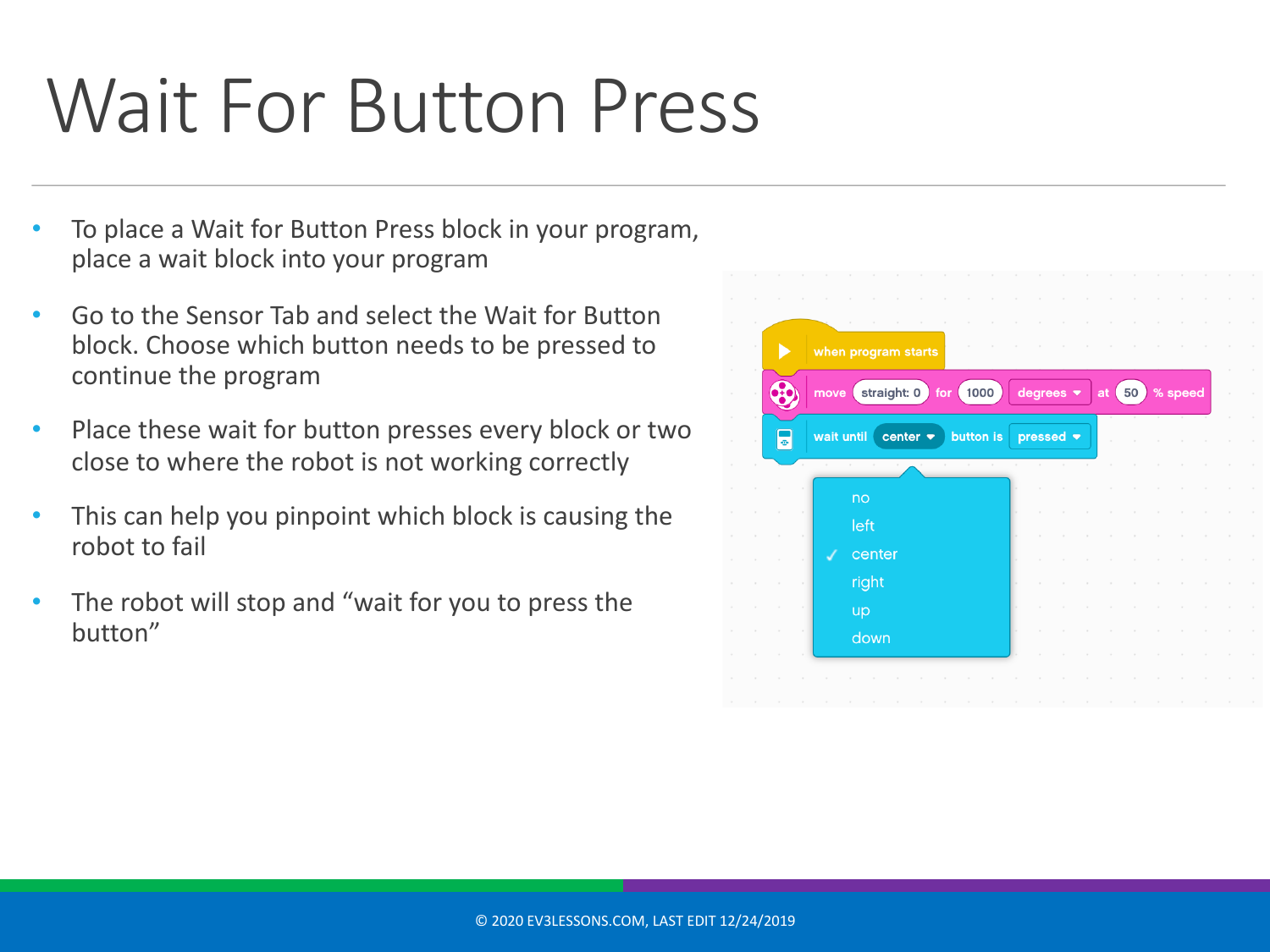### Visual Alerts: Brick Status Light



- Place these blocks at critical steps in your program
- You will then be able to visualize what block is playing and figure out where the error might be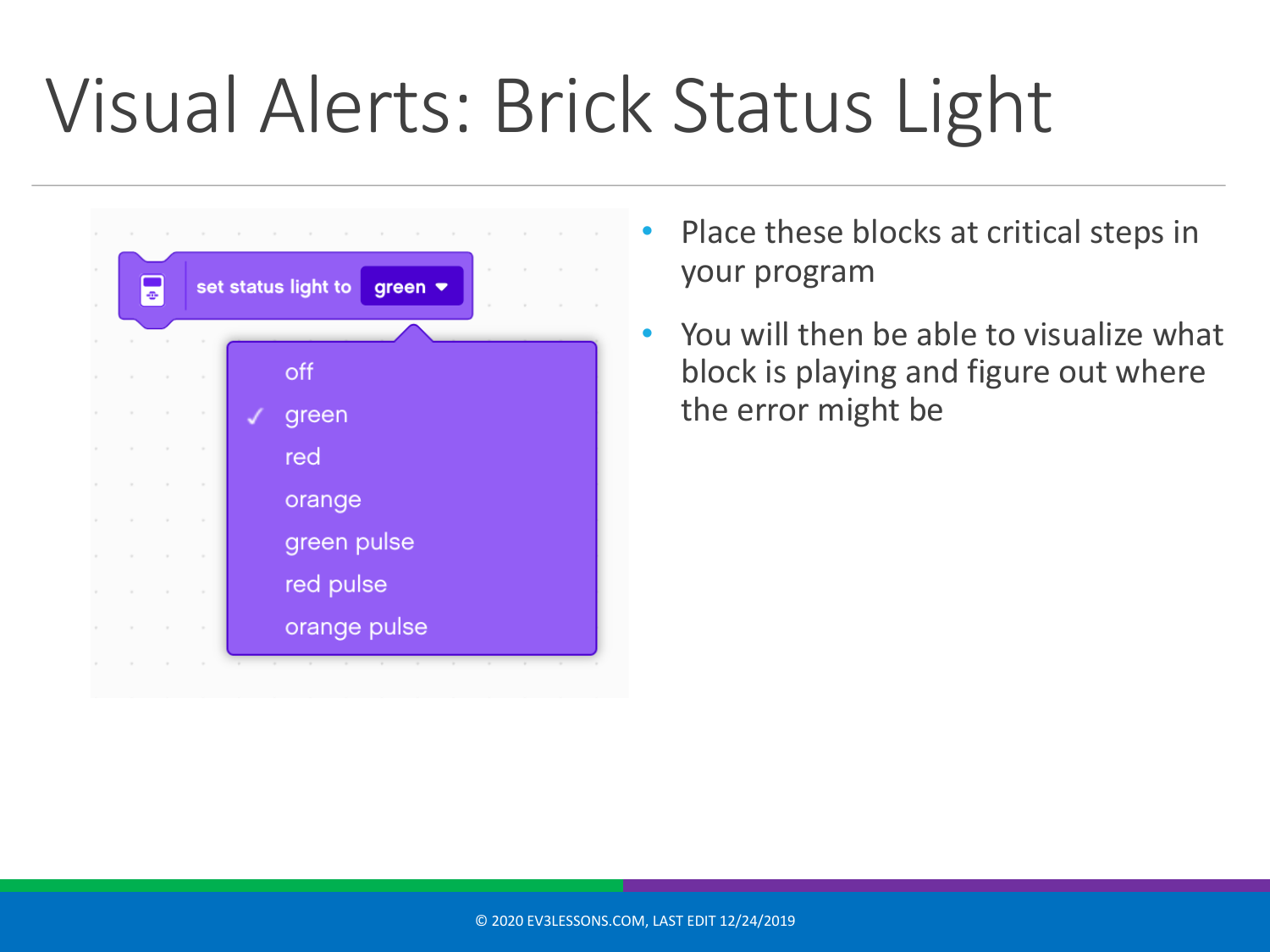#### Sound Alerts: Sound Block

- You can insert different sounds at intervals (about every 5 blocks or so, and then run the program again while listening for beeps.
- These sounds can help you narrow down where in the program something is going wrong.

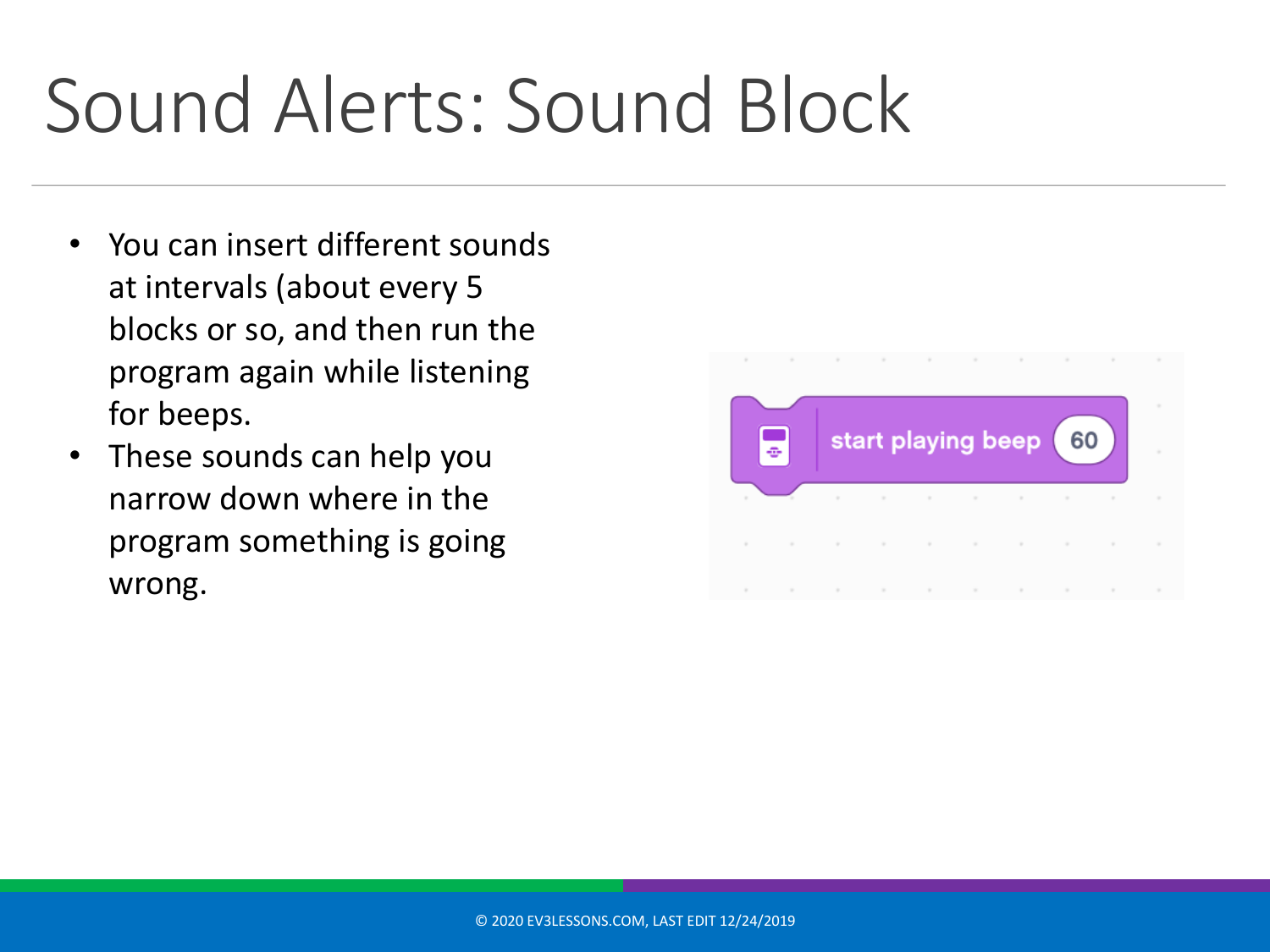### Print to Screen: Display Block



- Use a display block to write values to the screen
- Replacing the "EV3" with a motor degrees block lets you see how many degrees the motor has moved
- Replacing it with a color sensor block lets you see what color the sensor is reading
- Replacing it with an ultrasonic block lets you see how far away the object it.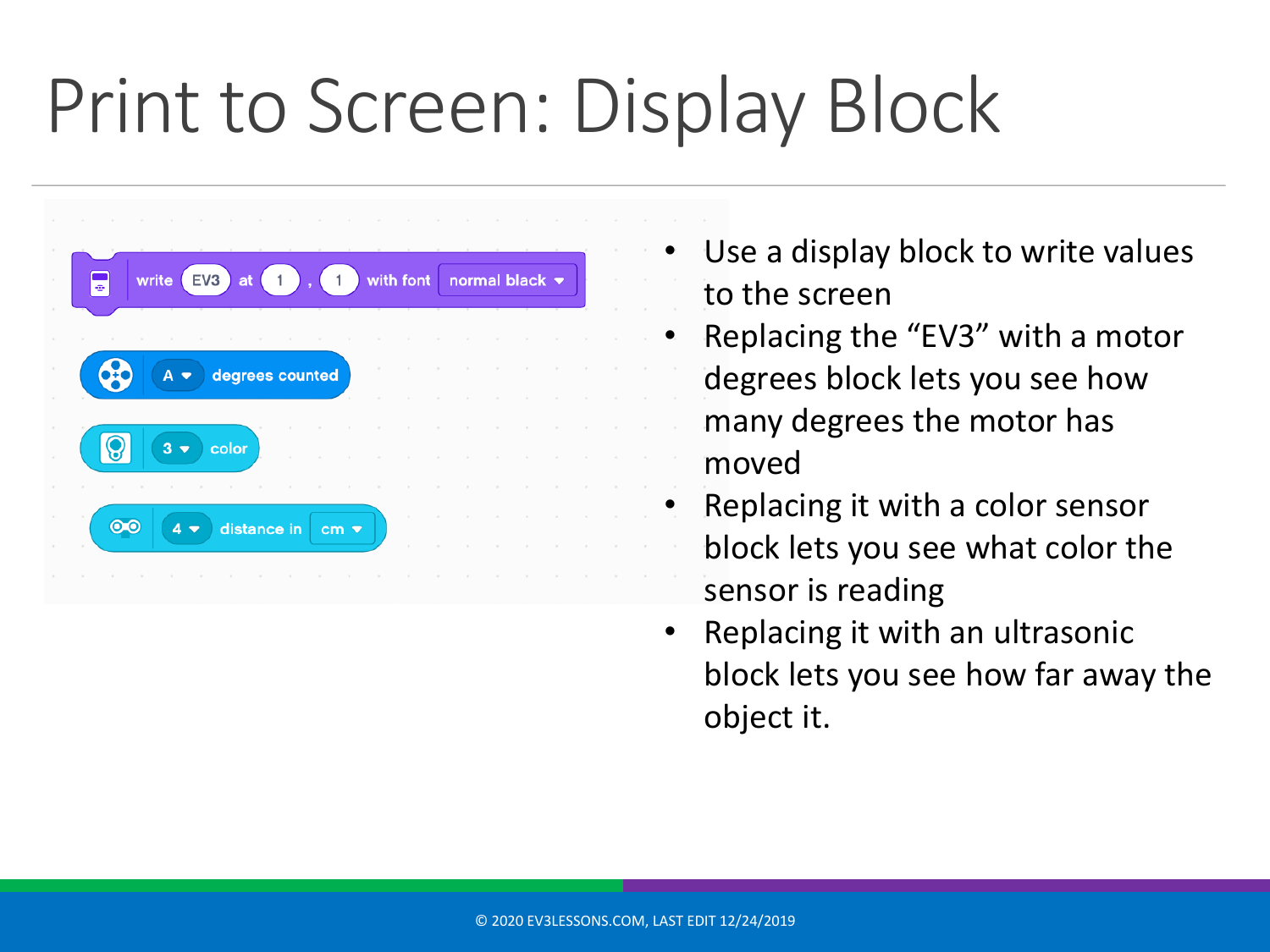### Sample Video on Next Slide

- The video on the next slide shows some of the debugging techniques
	- Wait for button press
	- Sounds alerts
	- Brick lights
	- Sensor readings displayed on brick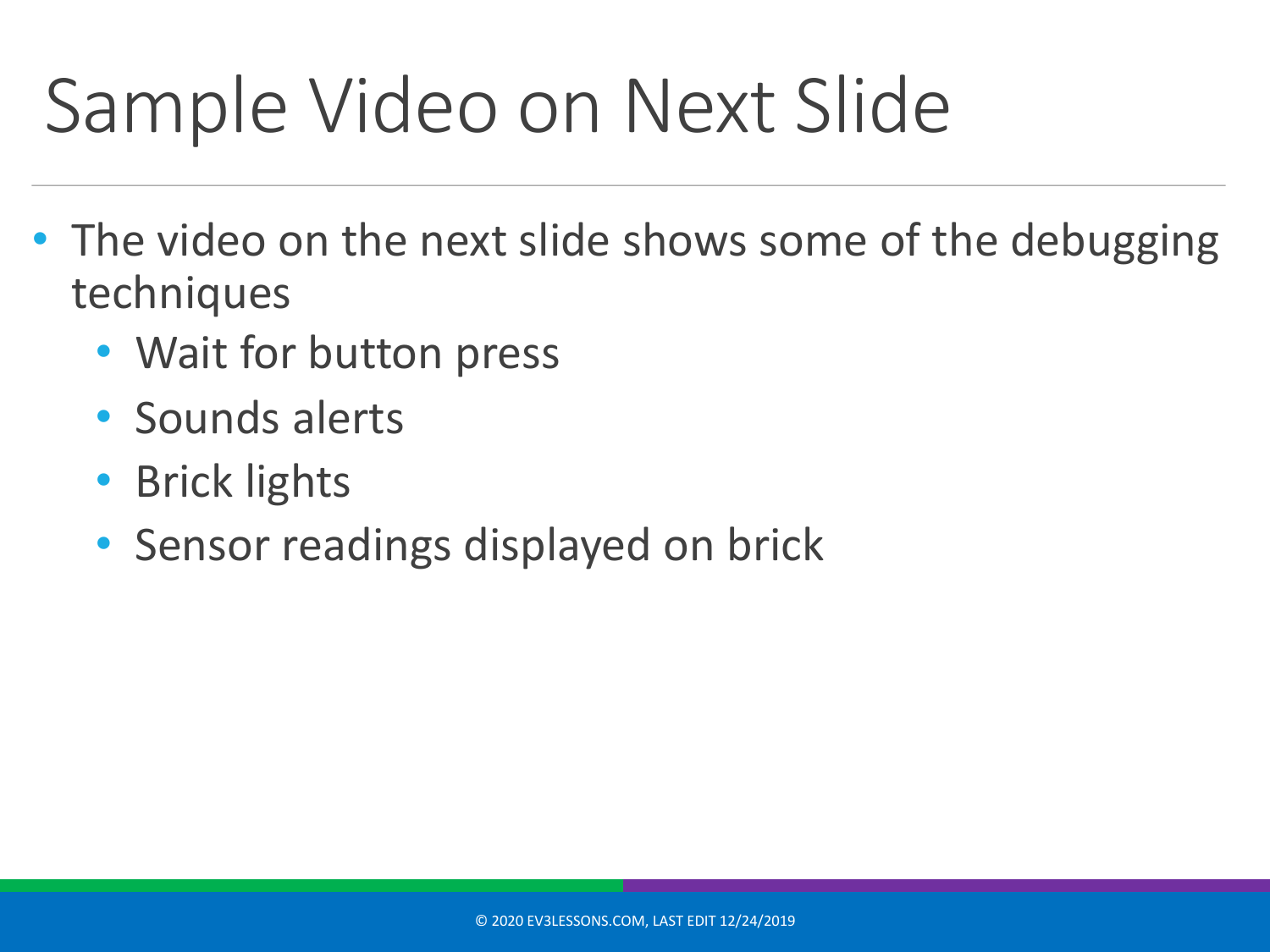#### Sample Video – Click to Play



© 2020 EV3LESSONS.COM, LAST EDIT 12/24/2019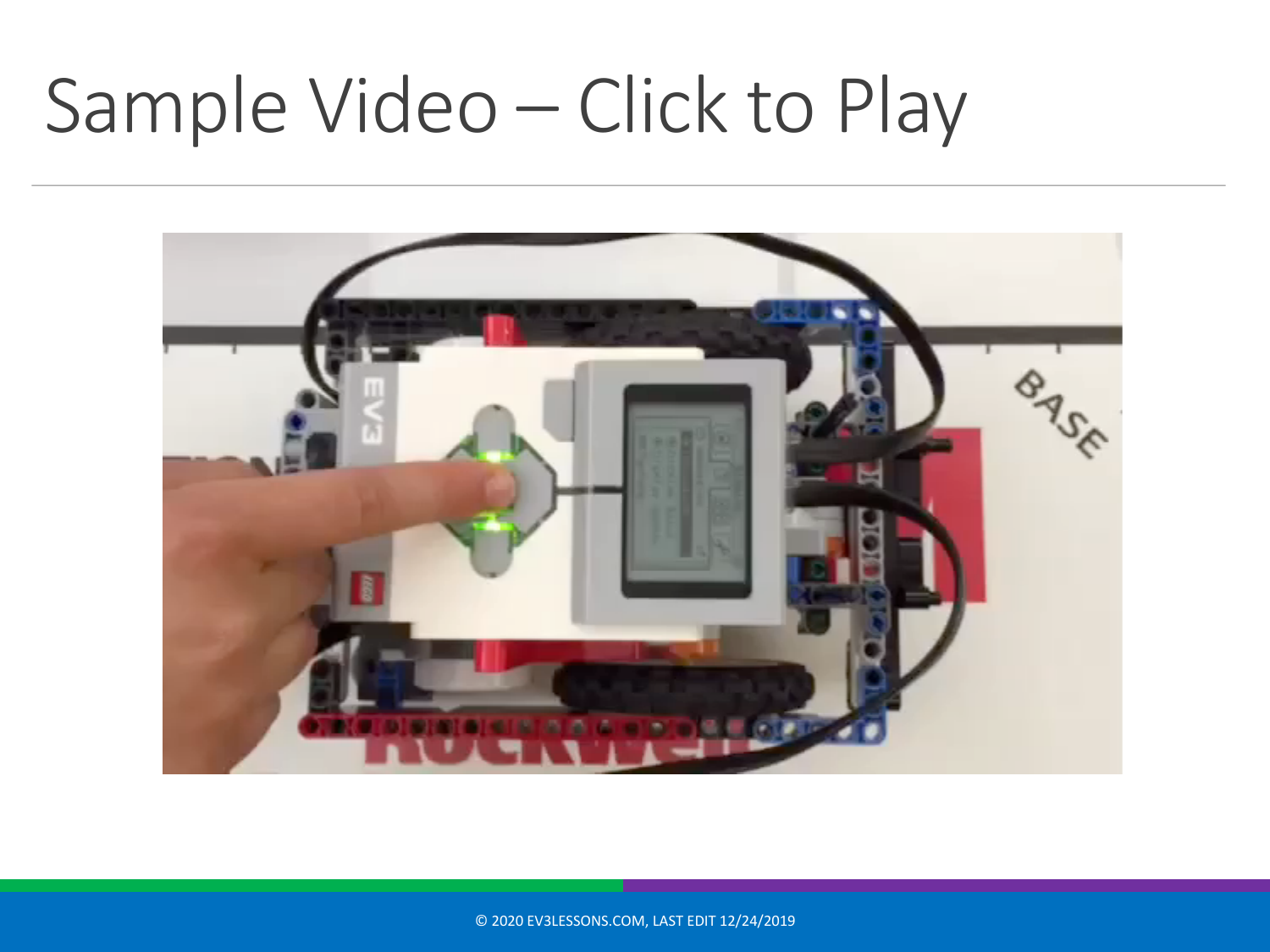#### Other Methods

- Recordings:
	- You can record your robot with a camera. Then watch the video and observe what went wrong
- Comments:
	- You can also use "comments" to help debug – we add comments to remember what older values were entered into a block. We watch the robot and then adjust these values